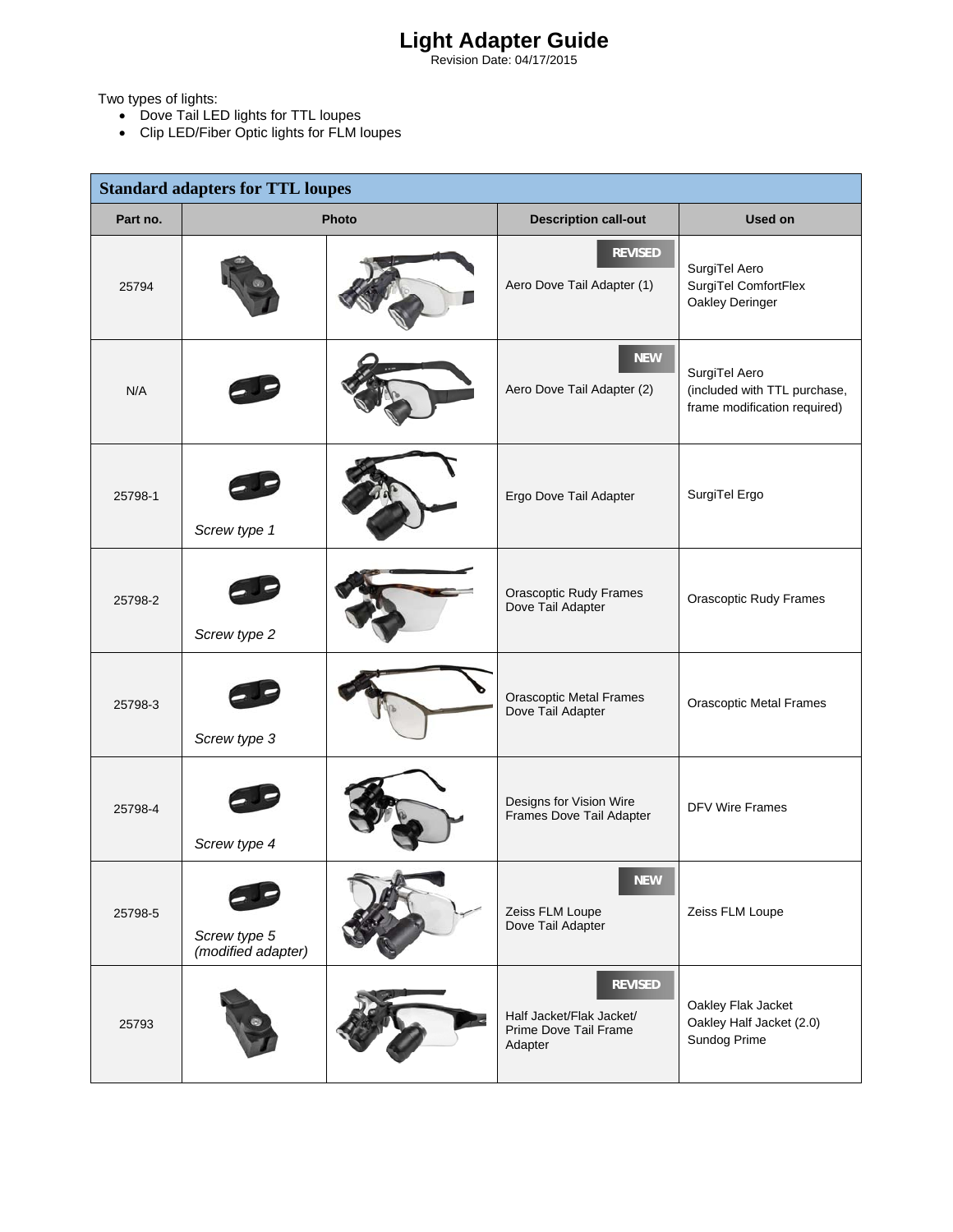| <b>Standard adapters for TTL loupes (continued)</b>           |       |  |                                                       |                                                          |  |
|---------------------------------------------------------------|-------|--|-------------------------------------------------------|----------------------------------------------------------|--|
| Part no.                                                      | Photo |  | <b>Description call-out</b>                           | <b>Used on</b>                                           |  |
| 25795                                                         |       |  | Slide-retainer Dove Tail<br>Adapter                   | Oakley Radar                                             |  |
| 25864                                                         |       |  | Exam Vision Dove Tail<br>Adapter                      | Exam Vision Frames (all)                                 |  |
| 25865                                                         |       |  | Merident FLM Loupes Dove<br><b>Tail Adapter</b>       | Merident FLM Loupes                                      |  |
| 25932                                                         |       |  | Designs for Vision Nike<br>Skylon Dove Tail Adapter   | DFV Nike Skylon Frame                                    |  |
| 25169                                                         |       |  | SurgiCam Adapter to Fixed<br>Headband Light with Iris | SurgiCam                                                 |  |
| Clip adapters for SurgiTel TTL loupes (available per request) |       |  |                                                       |                                                          |  |
| 25492                                                         |       |  | Aero Clip Adapter                                     | SurgiTel Aero<br>SurgiTel ComfortFlex<br>Oakley Deringer |  |
| 25207                                                         |       |  | Half Jacket/Flak Jacket Clip<br>Adapter               | Oakley Flak Jacket<br>Oakley Half Jacket (2.0)           |  |
| 23815-1                                                       |       |  | Ergo Slide-retainer Clip<br>Adapter                   | SurgiTel Ergo                                            |  |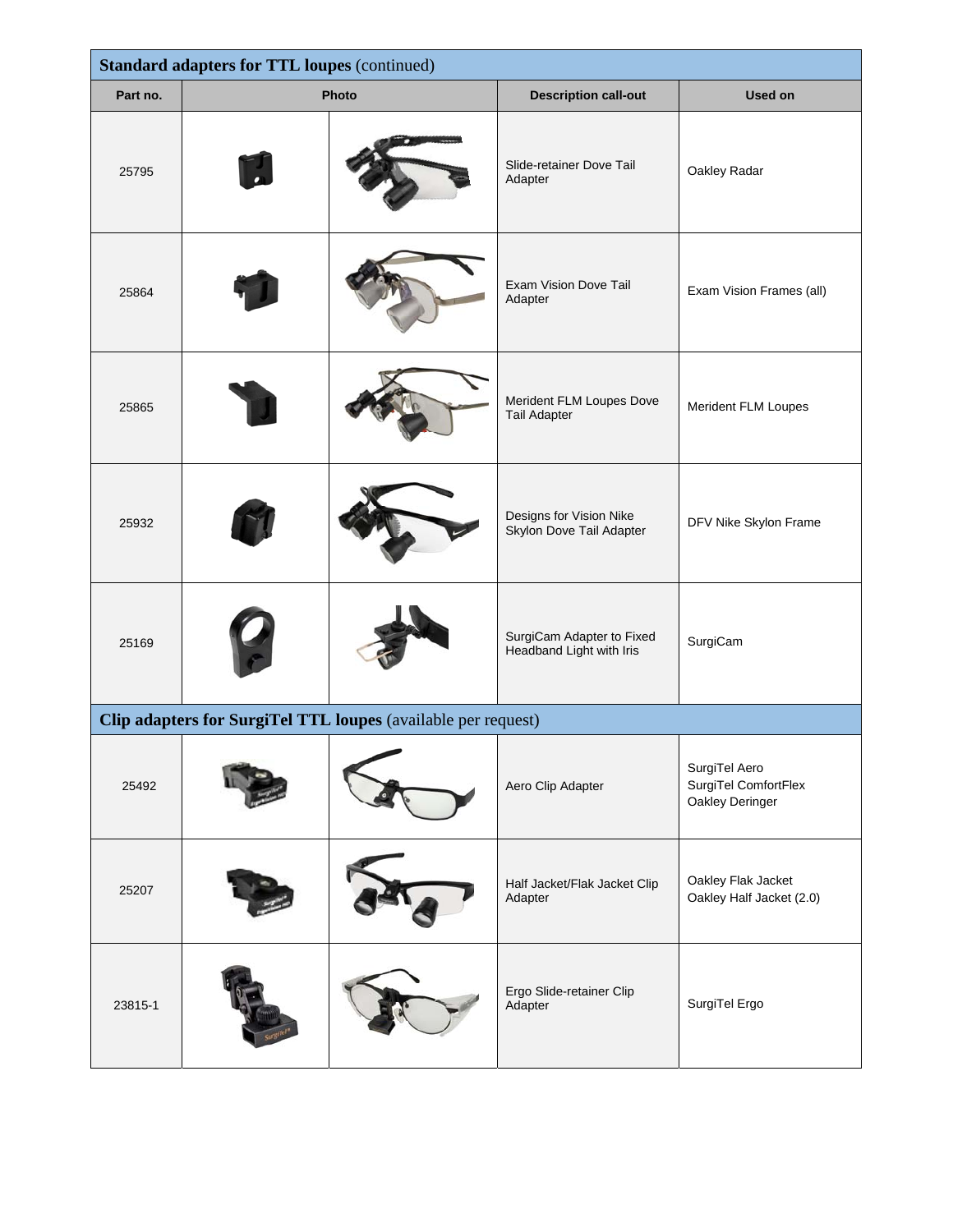| Clip adapters for SurgiTel TTL loupes (available per request) (continued)                                                                          |       |  |                                                                |                                                |  |
|----------------------------------------------------------------------------------------------------------------------------------------------------|-------|--|----------------------------------------------------------------|------------------------------------------------|--|
| Part no.                                                                                                                                           | Photo |  | <b>Description call-out</b>                                    | Used on                                        |  |
| 23815-2                                                                                                                                            |       |  | Radar Slide-retainer Clip<br>Adapter                           | Oakley Radar<br>All frames with slide-retainer |  |
| Note for part no. 23815-X: These two adapters are not the same. Part no. 23815-1 includes an Ergo slide-retainer and part no. 23815-2<br>does not. |       |  |                                                                |                                                |  |
| <b>Competitor Adapters</b>                                                                                                                         |       |  |                                                                |                                                |  |
| 24741                                                                                                                                              |       |  | Designs for Vision Yeoman<br>Frame Dove Tail & Clip<br>Adapter | DFV Yeoman Frame                               |  |

|       |  | nuapion                                           |                                   |
|-------|--|---------------------------------------------------|-----------------------------------|
| 24742 |  | <b>Orascoptic Titanium Frames</b><br>Clip Adapter | <b>Orascoptic Titanium Frames</b> |
| 24739 |  | Orascoptic FLM Loupes Clip<br>Adapter             | Orascoptic FLM Loupes             |
| 25216 |  | Heine FLM Loupes Clip<br>Adapter                  | Heine FLM Loupes                  |
| 24740 |  | Keeler FLM Loupes Clip<br>Adapter                 | Keeler FLM Loupes                 |
| 25217 |  | Zeiss FLM Loupes Clip<br>Adapter                  | Zeiss FLM Loupes                  |
|       |  |                                                   |                                   |